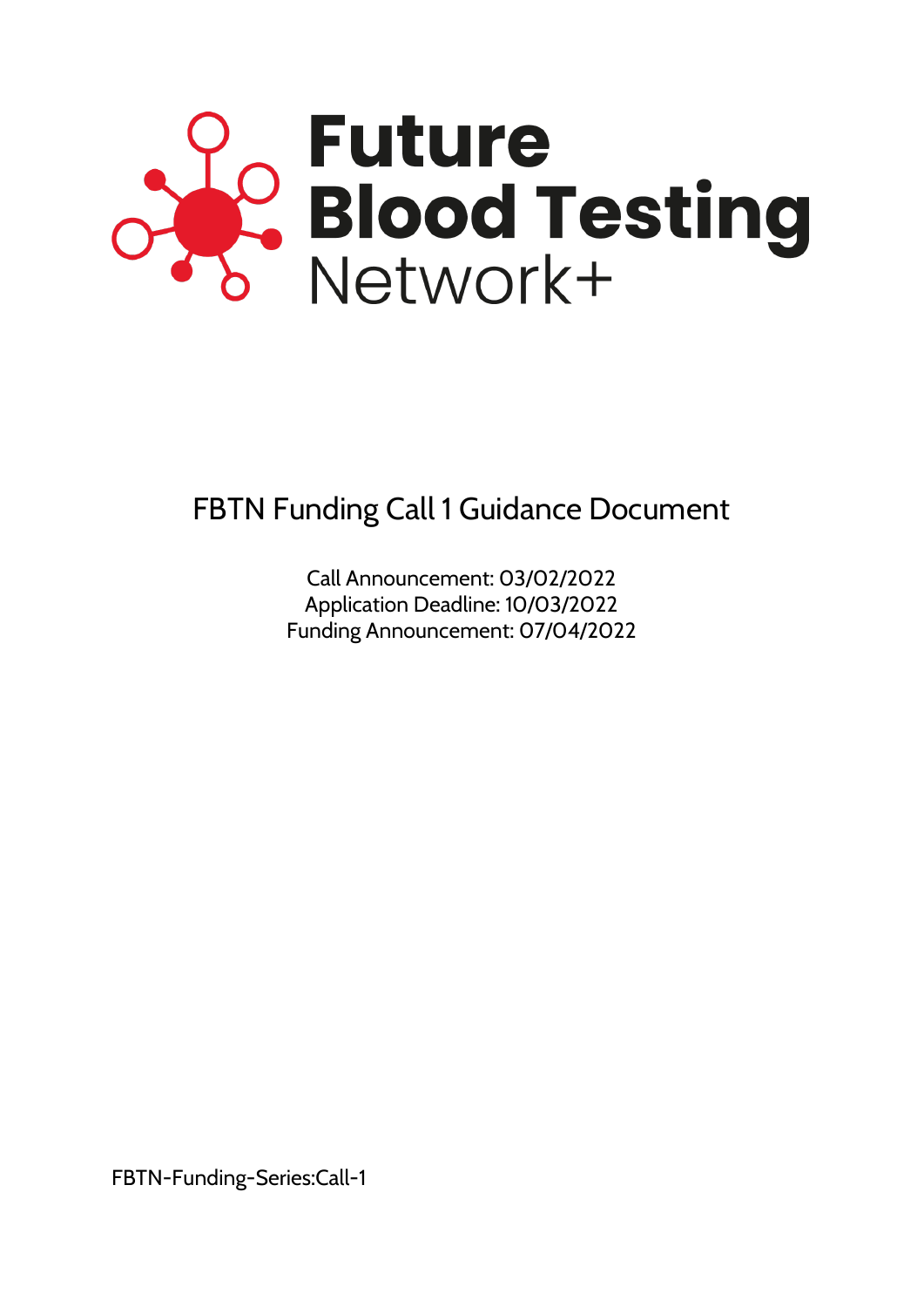FBTN Funding Call 1 Guidance Document FBTN-Funding-Series:Call-1 Call Announcement: 03/02/2022 Application Deadline: 10/03/2022 Funding Announcement: 07/04/2022

Network: Future Blood Testing This Network+ is EPSRC Funded under Grant No: EP/W000652/1 Principal Investigator: Dr Weizi (Vicky) Li Co-Investigators: Dr Robert Baker, Dr Mark Elliott, Professor Jeremy Frey & Dr Sergiy Korposh Network+ Coordinator: Dr Samantha Kanza & Mr Steve Brewer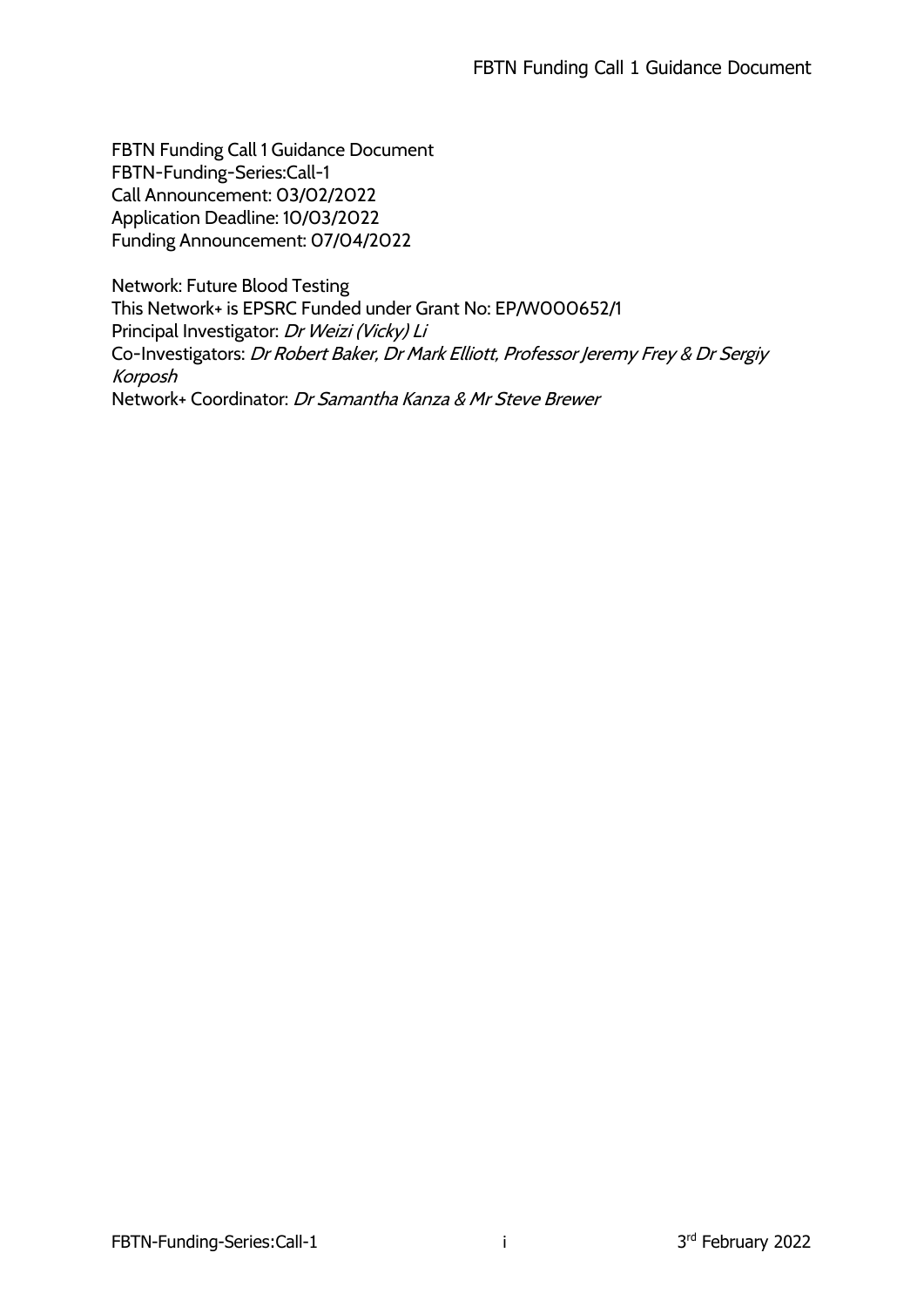### **Table of Contents**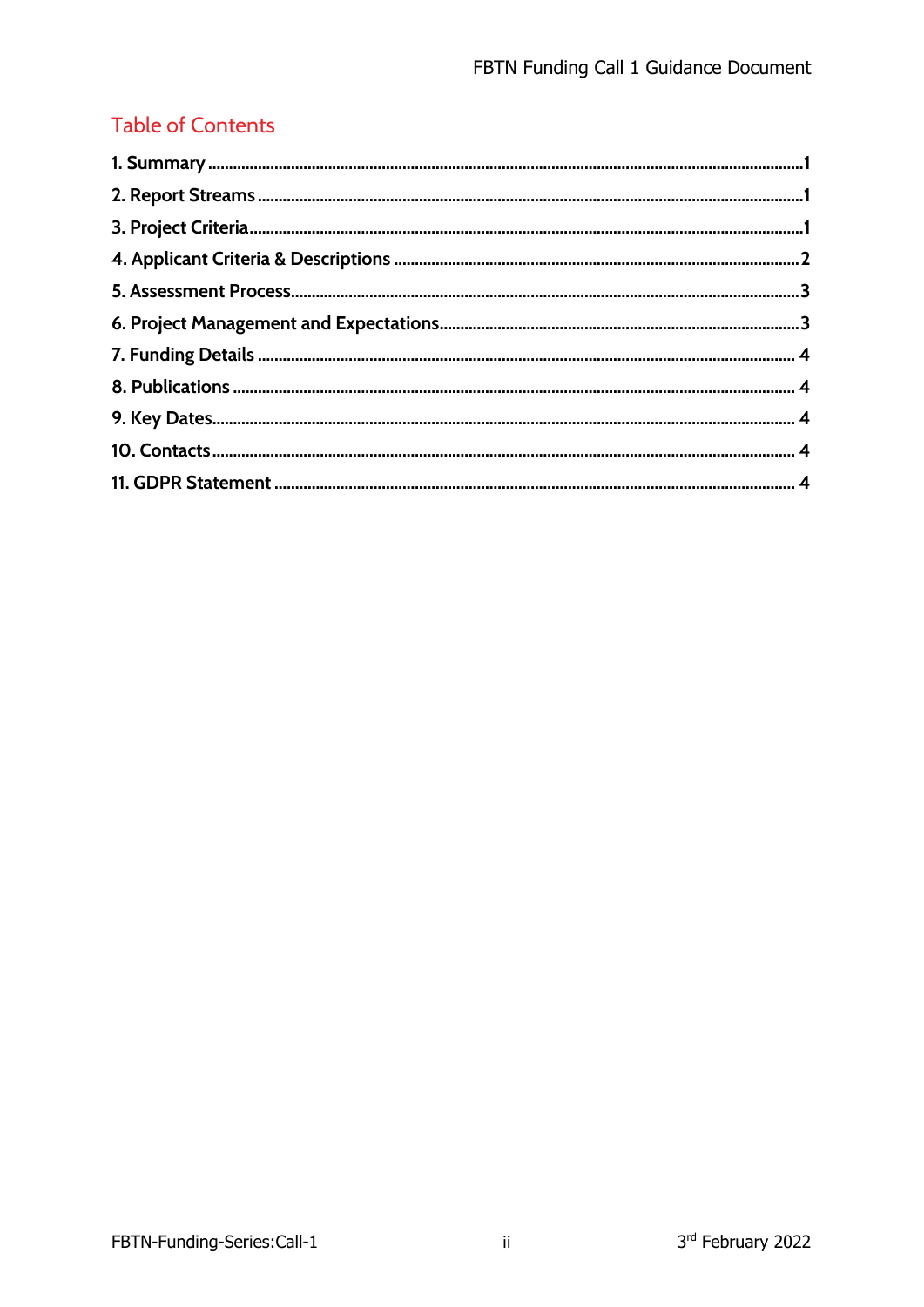### 1. Summary

Applicants are invited to apply for one of the three strands of our landscape report. This report will ultimately provide the roadmap of developing new digital health systems to support real-time blood monitoring, self-management and timely intervention in community health and care. Each report will include a systematic review of the key literature and involve interviewing key stakeholders to establish the current picture and identify the gaps.

All projects must comply with every aspect of the URKI project guidelines: https://www.ukri.org/files/legacy/news/grant-fec-tcs-january-2018-v1-pdf/

### 2. Report Streams

The report will have three main streams. You can apply to cover a stream in its entirety (for the full funding amount), or you can apply to cover a specific topic within a stream (for reduced funding). For example, you could apply for the full ICT, Data, Analytics and AI stream for £25,000 or just apply to cover AI from that stream for part of that funding.

- **Future blood testing in healthcare practice:** For example, but not limited to: clinical needs, early adopters, challenges and opportunities, regulations, buy-in, user acceptance, existing and potential use cases for healthcare professionals and hospitals, clinical researchers, patients, laboratories etc
- **Remote blood processing and monitoring:** For example, but not limited to: sensing, imaging, point of care blood testing, portability and affordability, non-invasive methods, and other promising technologies for detecting blood biomarkers outside clinical settings
- **ICT, Data, Analytics and AI:** For example, but not limited to: challenges and opportunities in entire data lifecycle from point of testing/monitoring through to integration with NHS systems (including electronic health records and clinical decision support) and other healthcare systems including aspects of ICT infrastructure, data security, trust, ethics, data quality, provenance etc, and the AI technologies and analytics methods required to create the personalised analytics in patient pathways

### 3. Project Criteria

- Individual projects can request up to £20,000 funding (total spend up to £25,000 as per UKRI 80% FEC funding rules). The amount requested should reflect the level of coverage of the stream you are applying for (e.g. if you are only applying to cover a specific part of one stream e.g. AI then we would not expect you to apply for the full amount of funding). We reserve the right to offer adjusted funding amounts based on the proposed coverage and depth.
- Applicants will be awarded 80% of the full cost, and the institution receiving the award is responsible for the remaining 20%. When invoices are submitted, they should be for 80% of the full cost and a statement should also be submitted showing the full cost. Please note equipment purchase costs are ineligible. For further details on costings and overheads see EPSRC's Full Economic Costing (FEC) Guides: https://epsrc.ukri.org/funding/applicationprocess/fundingguide/resources/
- Projects are expected to have a maximum duration of 18 months. There is no minimum length for the projects, but applicants must be available to work within our timelines and attend the review meetings for the different iterations of the report. Applications should demonstrate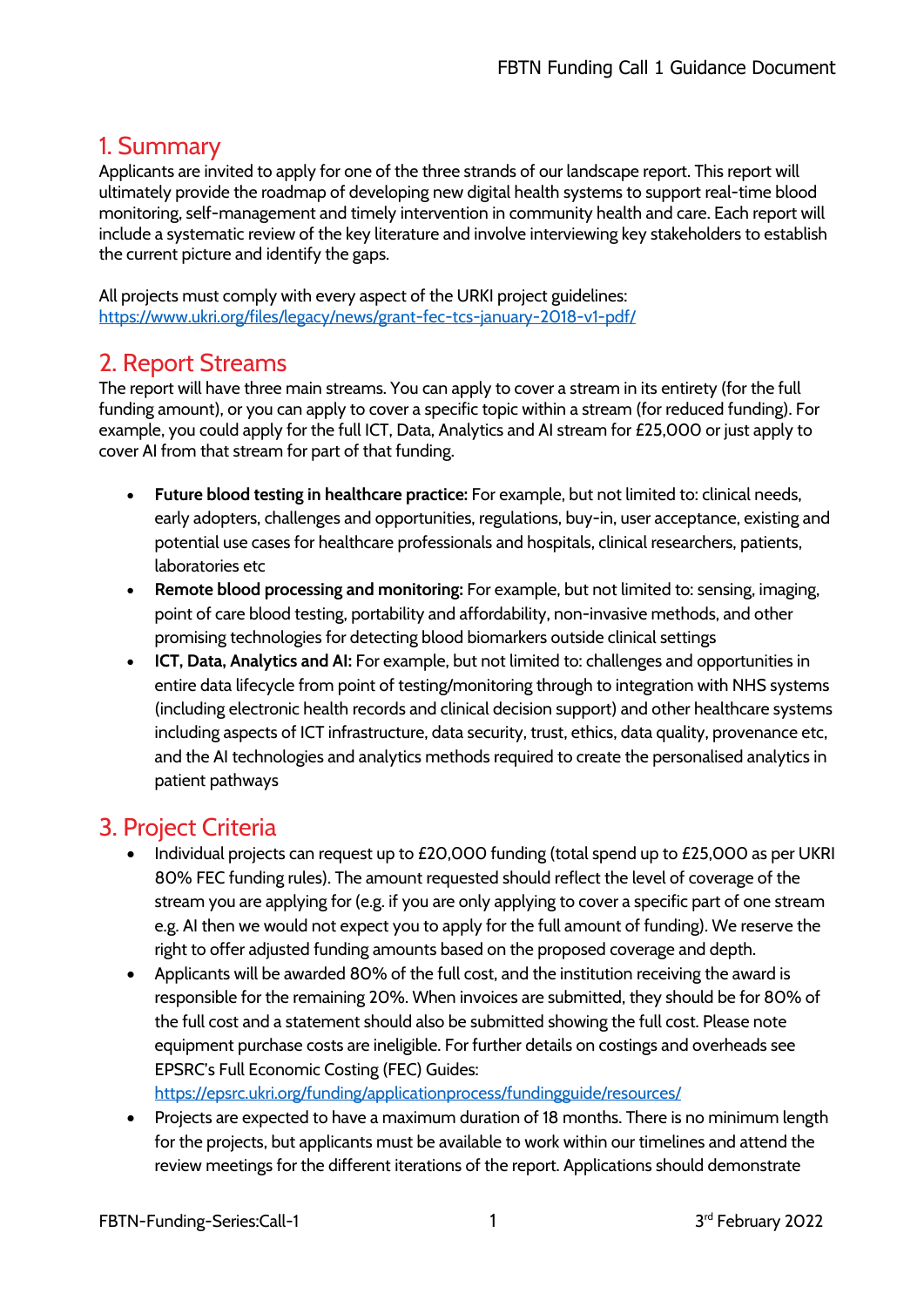how these timelines can be met via the inclusion of a Gantt Chart. NB: We expect applicants to be available to attend our review workshops and speak at them about their work. Receiving the funding is conditional on meeting these milestones.

- o May 2022: All projects MUST start by 1<sup>st</sup> May 2022
- $\circ$  Nov 2022: 1<sup>st</sup> iteration of landscape report due
- o Mar 2023: 2nd iteration of landscape report due
- o Nov 2023: Final version of landscape report due
- Applications should demonstrate how the overall team has the required skills to produce both the systematic review in their area of chosen expertise, but also to conduct the interviews and analyse them.
- Applications should detail who the applicants are planning to interview if they are funded. We strongly encourage including interview letters or emails of intent to demonstrate who would be willing to be interviewed by them. (NB: These can be attached to the submission or emailed to s.kanza@reading.ac.uk).
- Obtaining ethics approval to conduct the interviews is a condition of receiving this funding. Applications should demonstrate how they are planning to do this. NB: Members of the Future Blood Testing Network Team will be available to provide advice on this.
- Applications must be made on the Future Blood Testing Network application form, and must not exceed 7 pages, using 11pt Arial Font, with no adjustments to margins. They must be accompanied by a 1 page Gantt chart style project plan.

### 4. Applicant Criteria & Descriptions

- **PI's:** PI's **must** be eligible for EPSRC funding. For information on the eligibility of organisations and individuals to receive this funding, see the EPSRC Funding Guide: https://epsrc.ukri.org/funding/applicationprocess/fundingguide/. As this call is a targeted funding opportunity provided via EPSRC funding, higher education institutions, and some research institutes and independent research organisations are eligible to apply including NHS bodies with research capabilities. A list of eligible organisations to apply to EPSRC is provided at: https://www.ukri.org/councils/epsrc/guidance-for-applicants/check-if-you-are-eligible-forfunding/.
- **Project Partners:** Projects may also include collaborators referred to as Project Partners. Project Partners are defined as collaborating organisations who will have an integral role in the proposed research. This may include in-kind or cash contributions such as expertise, staff time, use of facilities, etc. Project Partners cannot receive funding directly from the grant; the only exception to this is where a Project Partner is providing services that will go through a formal procurement process audited by the host research organisation. The Project Partner cannot receive any other funds from the grant, such as travel and subsistence. Letters of support can be included to demonstrate project partner support.
- **Staff:** If you are requesting salary for a person either currently working for (or to be hired by the academic institutes of the PI/Co-I) then this person will be considered staff in your application. These would typically be post-docs, although PhD students can be permitted where appropriate but in line with EPSRC rules we cannot fund a PhD Student to do work that could be perceived as a continuation of their PhD.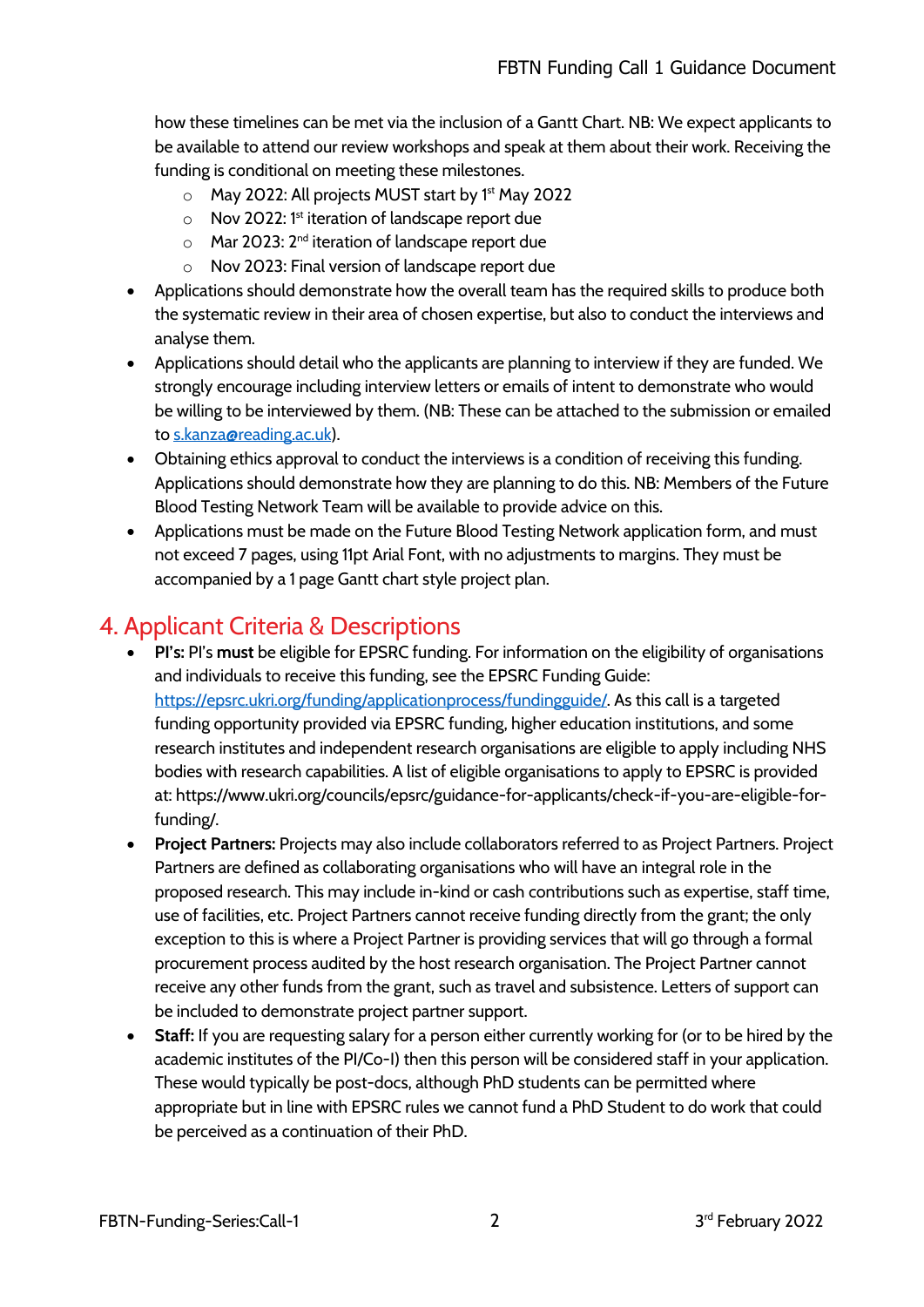- **Sub-Contractors:** If you have tendered the position required for your project and ascertained that the best person for the job is someone from a commercial company then this person will be considered a sub-contractor in your application.
- **Collaboration Agreements:** In addition to a contract with the PI institution, we require agreements to be made on GDPR compliant policies and Data Processing Agreements between the applying institution and their collaborators. If these cannot be agreed within a certain timeframe we reserve the right to cease the contract process and choose another application.

## 5. Assessment Process

Proposals will be assessed in two stages:

#### **Stage 1: Network+ team sift.**

All applications will initially be checked by the Network coordinator and Central Management Team to ensure they meet the application criteria (e.g. funding eligibility, timelines, budgets, finance sign off etc) before further processing by review panels.

#### **Stage 2: Peer Review of selected proposals:**

Review panels will be established to assess the quality of proposals and make funding decisions. Panel members will be drawn from the Network community and will include clinicians, academic researchers, patient representatives and industrialists. Each landscape report proposal will be assigned a first and second reviewer in the field to give an in-depth appraisal. The applications will be assessed against the following criteria:

- **Topic Coverage & Breadth:** The importance of the topics identified for the selected report stream (or part of the stream), and their timeliness to future blood testing approach. The appropriateness and relevance of sources selected.
- **Stakeholder Engagement:** The identification and planned engagement with relevant stakeholders including evidence of having a suitable network of relevant contacts to undertake these investigations.
- **Quality & Depth:** The overall depth and quality of the proposed analysis and evaluation, and how the analysis will lead to meaningful findings of gaps, opportunities and recommendations on how to address these gaps moving forward.
- **Planning & Management:** The team's ability to deliver the proposed project within budget, in time (including aligning to our timelines) will also be assessed, including evaluating whether the budget requested is appropriate for the level of work proposed. Evidence of a planning and management process for the duration of the project will be required.
- Each application that meets the application criteria will receive at least two reviews from impartial reviewers, and applicants may request feedback if they wish to do so.

# 6. Project Management and Expectations

The Future Blood Testing Network+ coordinator Dr Samantha Kanza will liaise between the Future Blood Testing Network Central Management Team and the successful landscape report teams. The teams will be required to keep the FBTN informed of progress and will be expected to attend the review workshops that will align with the report milestones, and take part in Network+ activities as appropriate to the project. Projects will need to submit three iterations of their report (iteration 1 – Nov 2022, iteration 2 – March 2023, and the final version – Nov 2023). Project teams will be sent report templates to complete these reports with.